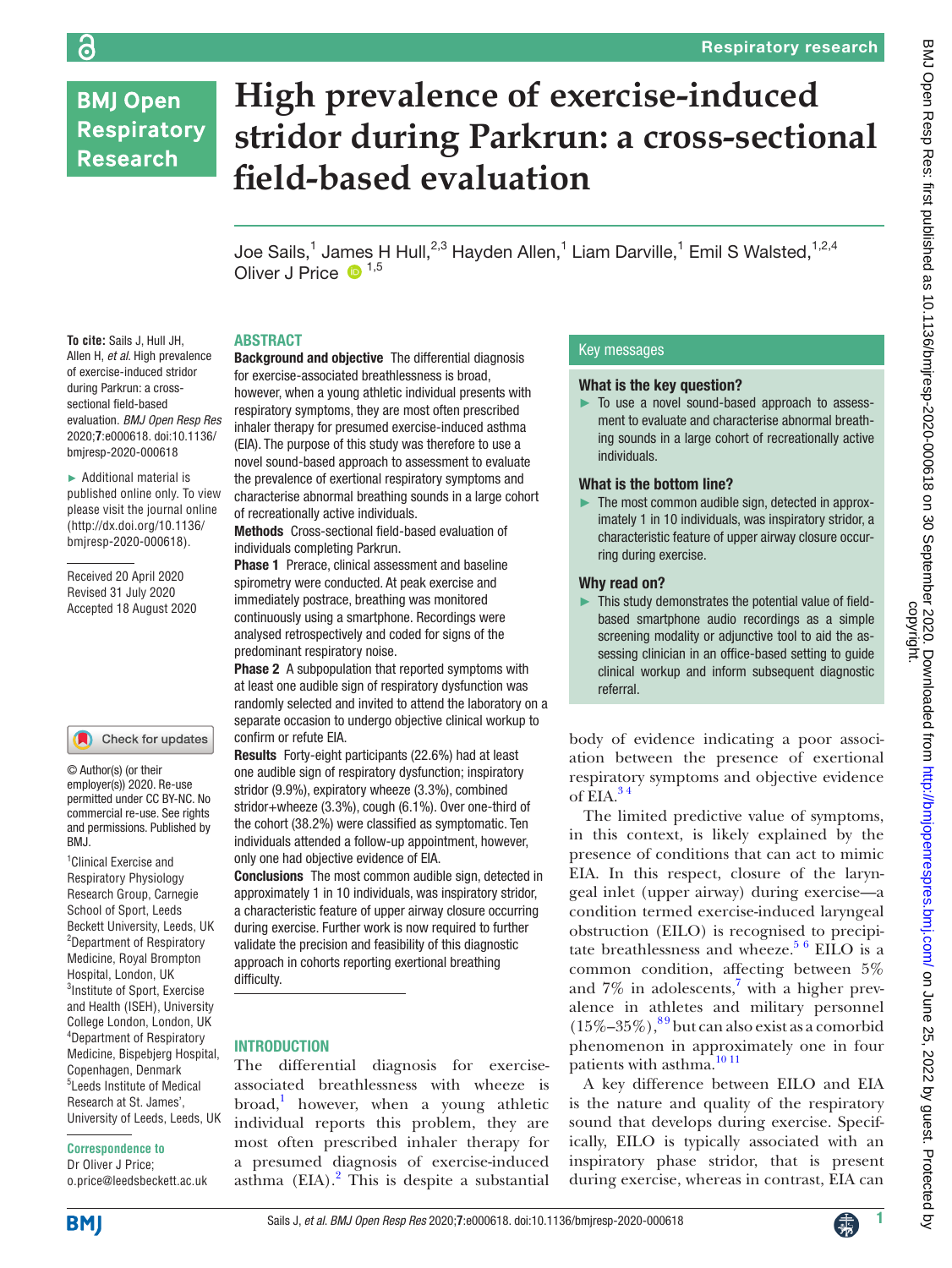be associated with expiratory wheeze, often maximal in the postexercise period. Thus, a unique but mandatory requirement, in the assessment of patients who report exertional breathlessness, is the ability to evaluate respiratory sounds during exercise (ie, not simply in the clinic room).

The gold-standard method to confirm a diagnosis of EILO is the continuous laryngoscopy during exercise test  $(CLE)^{12}$ , a technique that involves flexible nasendoscopy, to allow visualisation of the laryngeal structures during laboratory-based exercise. Although the feasibility of this approach is well established, CLE is currently only available at specialist centres across Europe and requires expensive comprehensive setup and expertise, and thus deemed impractical for field-based assessment. Alternative detection methods used in this setting have included evaluating the origin of respiratory sounds by auscultating the neck and chest, during exercise. Previously, a high prevalence of inspiratory stridor has been reported when employing sound-based stethoscope assessment during exercise challenge testing in athletes screened for  $EIA.<sup>13</sup>$ 

The purpose of this study was therefore to use a novel sound-based approach to assess and evaluate the prevalence of exertional respiratory symptoms and characterise abnormal breathing sounds in a large cohort of recreationally active individuals. Due to the typical features associated with upper and lower airway obstruction during exercise (ie, high-pitched stridor or 'whistle' on inspiration and expiratory wheeze, respectively), we hypothesised that self-recorded audio using smartphones could offer utility as a screening modality to guide clinical workup and inform subsequent diagnostic referral.

# **METHODS**

#### Study population

Two hundred and twenty recreational runners (men: n=100) currently meeting the American College of Sports Medicine physical activity recommendations were enrolled into the study.<sup>[14](#page-5-9)</sup> All were non-smokers and free from respiratory, cardiovascular, metabolic and psychiatric disease and any other significant medical condition except asthma.

# Patient and public involvement

Patients were not involved in the design of this study.

#### Experimental design

The study was conducted as a cross-sectional field-based evaluation of individuals completing Parkrun across Northern England between 2017 and 2019. Phase 1. Prerace, preparticipation health screening, clinical assessment and baseline spirometry were conducted prior to completing a 5km time-trial run. At peak exercise and immediately postrace, breathing was self-recorded by the participant and analysed, retrospectively [\(figure](#page-1-0) 1). Phase 2. A subpopulation that reported symptoms and at least one audible sign of respiratory dysfunction was randomly selected and invited to attend the laboratory on a separate occasion to undergo objective clinical workup to confirm or refute EIA.

#### PHASE 1

#### Clinical assessment and baseline lung function

Respiratory symptoms were assessed via completion of the Allergy Questionnaire for Athletes (AQUA) (AQUA score: 0–30) and Dyspnoea-12 (D-12 score:1–36). The AQUA has previously been validated to evaluate allergic and respiratory symptoms in athletes<sup>15 16</sup>—whereas D-12 quantifies the physical and affective components of breathlessness[.17](#page-5-11) A combined positive AQUA score ≥5and D-12 score ≥1 was used to confirm symptomatic status. Lung function was assessed by maximal forced flow-volume spirometry with established reference values employed in accordance with international guidelines.<sup>18</sup>

#### Audio-recordings and sound analysis

Breathing sounds during exercise were self-recorded by the participant using an in-built audio-recording application on a smartphone. At the start of the race, participants launched the application in preparation to begin recording at peak exercise (ie, approaching and crossing the finish line) and immediately postrace for 15min or until resting tidal breathing had resumed. To optimise signal-to-noise ratio (ie, minimise distortion and background noise), participants were instructed to hold the smartphone approximately 10–15cm away from their



<span id="page-1-0"></span>Figure 1 Schematic detailing experimental design.

ခြ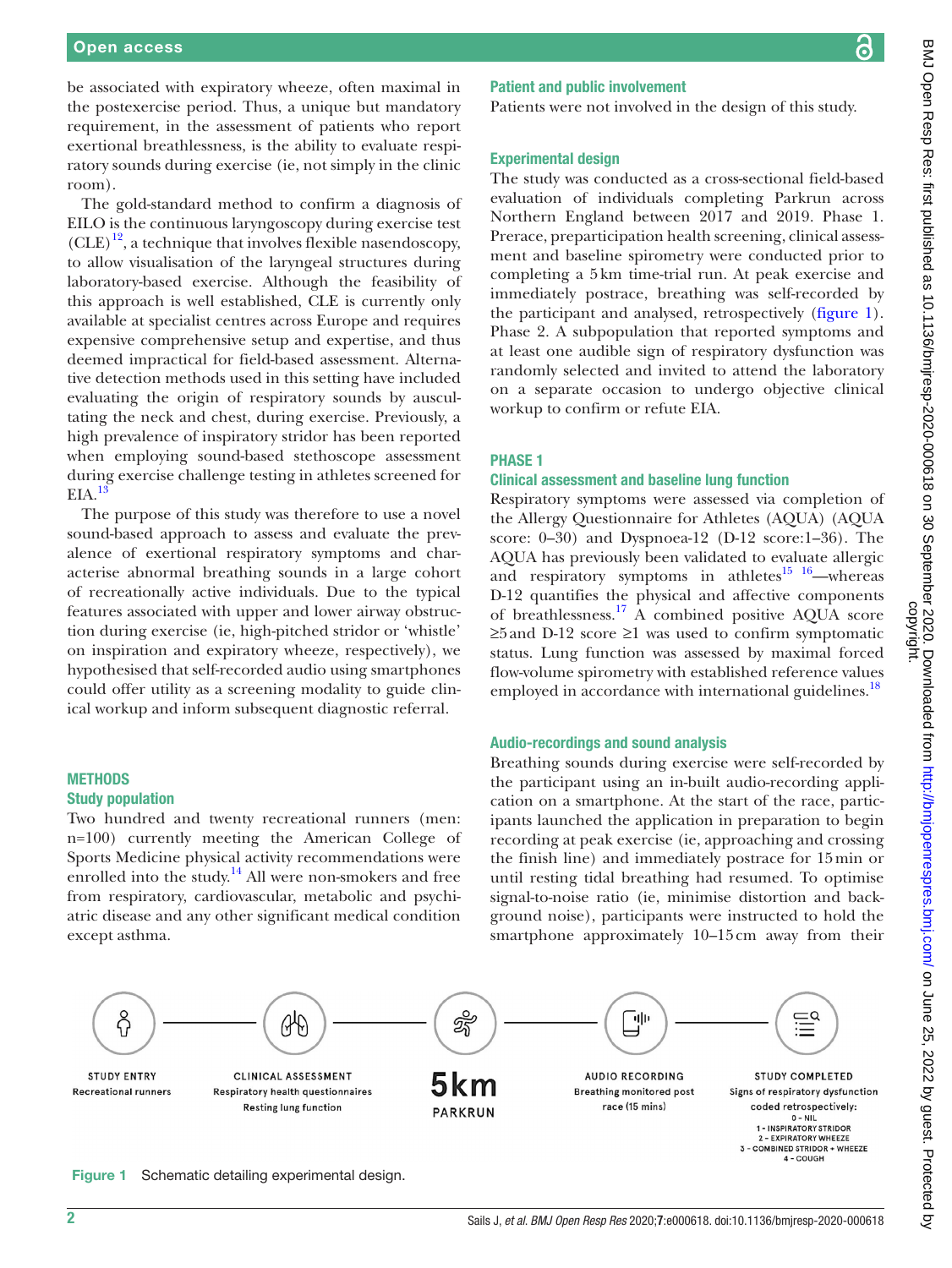mouth. Audio-recordings were analysed retrospectively by two independent researchers (JS and OJP) and coded for signs of the predominant respiratory noise: 0=nil; 1=inspiratory stridor (defined as a monophonic highpitched 'whistle' on inspiration); 2=expiratory wheeze (defined as a polyphonic 'whistle or rattle' on expiration); 3=combined stridor+wheeze; 4=cough.

# PHASE 2

# Fractional exhaled nitric oxide and eucapnic voluntary hyperpnoea

Airway inflammation was assessed via fractional exhaled nitric oxide (FeNO) using a handheld measuring device (NIOX VERO; Aerocrine AB, Stockholm, Sweden)[.19](#page-5-13) Eucapnic voluntary hyperpnoea (EVH) was conducted as previously described.<sup>[20](#page-5-14)</sup> In brief, participants breathed a dry compressed gas mixture (21%  $O_2$ , 5%  $CO_2$ , balance  $N_2$ ) at a target ventilation rate equivalent to 85% (baseline  $\text{FEV}_1\times30$ ) of their predicted maximal voluntary ventilation (MVV) for 6min. Spirometry was performed in triplicate at baseline and in duplicate at 3, 5, 7, 10 and 15mins post-EVH. Values within 5% were considered acceptable. The highest recorded value at each time point was used for analysis. A positive diagnosis for EIA was defined by a fall in forced expiratory volume in one second (FEV<sub>1</sub>)≥15% at one time point.<sup>[21](#page-5-15)</sup>

#### Statistical analysis

Data were stratified with cross tabulation and reported descriptively according to the prevalence of respiratory symptoms and audible code (ie, sign of respiratory dysfunction). Independent t-tests (continuous variables) and  $\chi^2$  tests (categorical variables) were employed to evaluate between-group differences. The relationship between variables was evaluated using Spearman's correlation coefficient. Data are reported as mean±SD (normal distribution) or median and IQR (non-normal distribution). Data were analysed using SPSS Statistics V.24 statistical software package (SPSS, V.21, Chicago, Illinois, USA). p<0.05 was considered statistically significant.

#### RESULTS

# Clinical characteristics and baseline lung function

Two-hundred and twenty recreational runners consented to participate in the study. Eight individuals failed to provide a postrace audio recording and thus 212 participants (men: n=95) were included in the analysis. The majority of the cohort (86%) had normal resting lung function (FEV<sub>1</sub>>80% predicted and FEV<sub>1</sub>/FVC ratio >70%). Forty-one (19.3%) (men: n=19) reported a prior physician-based asthma diagnosis. Three individuals (7.3%) with asthma had evidence of expiratory airflow limitation ( $FEV_1/FVC$  ratio <70%). Participants with asthma had a lower  $\rm FEV_1/FVC$  ratio (p=0.003), however, no difference was observed in any other pulmonary function parameters  $(p>0.05)$  ([table](#page-2-0) 1).

<span id="page-2-0"></span>

| <b>Table 1</b><br>Clinical characteristics and baseline lung function |                 |       |      |                     |        |  |  |  |  |
|-----------------------------------------------------------------------|-----------------|-------|------|---------------------|--------|--|--|--|--|
| <b>Variables</b>                                                      | Mean $(\pm SD)$ |       |      | <b>Median (IQR)</b> |        |  |  |  |  |
| Age (year)                                                            | 36              | $\pm$ | 13   | 35                  | (25)   |  |  |  |  |
| Height (cm)                                                           | 172.1           | 士     | 9.2  | 172.0               | (13.3) |  |  |  |  |
| Weight (kg)                                                           | 71.6            | 士     | 12.8 | 69.0                | (16.3) |  |  |  |  |
| BMI (kg•m <sup>-2</sup> )                                             | 24              | 土     | З    | 24                  | (4)    |  |  |  |  |
| FEV, (L)                                                              | 3.72            | 土     | 0.85 | 3.7                 | (1.2)  |  |  |  |  |
| FEV <sub>1</sub> %predicted                                           | 97.8            | 士     | 15.5 | 97.2                | (23.5) |  |  |  |  |
| $FVC$ (L)                                                             | 4.06            | 士     | 1.07 | 4.5                 | (1.5)  |  |  |  |  |
| FVC %predicted                                                        | 117.8           | 士     | 17.2 | 118.2               | (24.3) |  |  |  |  |
| FEV <sub>1</sub> /FVC (%)                                             | 82.6            | 士     | 7.6  | 83.0                | (9)    |  |  |  |  |
| D-12 score                                                            | 3               | 土     | 5    | 2                   | (5)    |  |  |  |  |
| <b>AQUA</b> score                                                     | 8               | 土     | 8    | 6                   | (13)   |  |  |  |  |

AQUA, Allergy Questionnaire for Athletes; BMI, body mass index; D-12, Dyspnoea-12; Forced expiratory volume in one second, FEV1; Forced vital capacity, FVC.

# PHASE 1

#### Exertional respiratory symptoms

One hundred and eighteen participants (55.6%) provided a positive AQUA questionnaire (AQUA score range: 0–30) and 121 (57.1%) reported heightened perceived breathlessness (D-12 score range: 0–26). Eighty-one (38.2%) were thus classified as being symptomatic (ie, positive to both AQUA and D-12) [\(figure](#page-3-0) 2). Of these, 54 were women (66.7%) and 27 were men (33.3%) (p=0.008). A higher proportion of individuals with asthma reported exertional breathing difficulty in comparison to their healthy counterparts  $(p<0.001)$ .

### Audible signs of respiratory dysfunction

Forty-eight participants (22.6%) had at least one audible sign of respiratory dysfunction; inspiratory stridor (9.9%), expiratory wheeze (3.3%), combined stridor+wheeze (3.3%), cough (6.1%) (ie, inspiratory stridor was the most common audible sign) (see [online supplemental](https://dx.doi.org/10.1136/bmjresp-2020-000618) [audio file 1](https://dx.doi.org/10.1136/bmjresp-2020-000618)), with no difference apparent between men and women (p=0.62). Fifteen individuals with a prior asthma diagnosis (36.6%) also had an audible sign; inspiratory stridor (14.6%), expiratory wheeze (7.3%), combined stridor+wheeze (7.3%), cough (7.3%). The proportion of individuals with an audible sign was higher in those with asthma in comparison to healthy individuals (p=0.02).

#### Exertional respiratory symptoms+audible sign

Twenty-eight participants (13.2%) had evidence of both symptoms and an audible sign: inspiratory stridor (4.2%); expiratory wheeze (1.9%); combined stridor+wheeze (2.8%); cough (4.2%). Of these, 22 were women (78.6%) and 6 (21.4%) were men (p=0.008). The proportion of individuals with both symptoms and an audible sign was higher in those with an asthma diagnosis when compared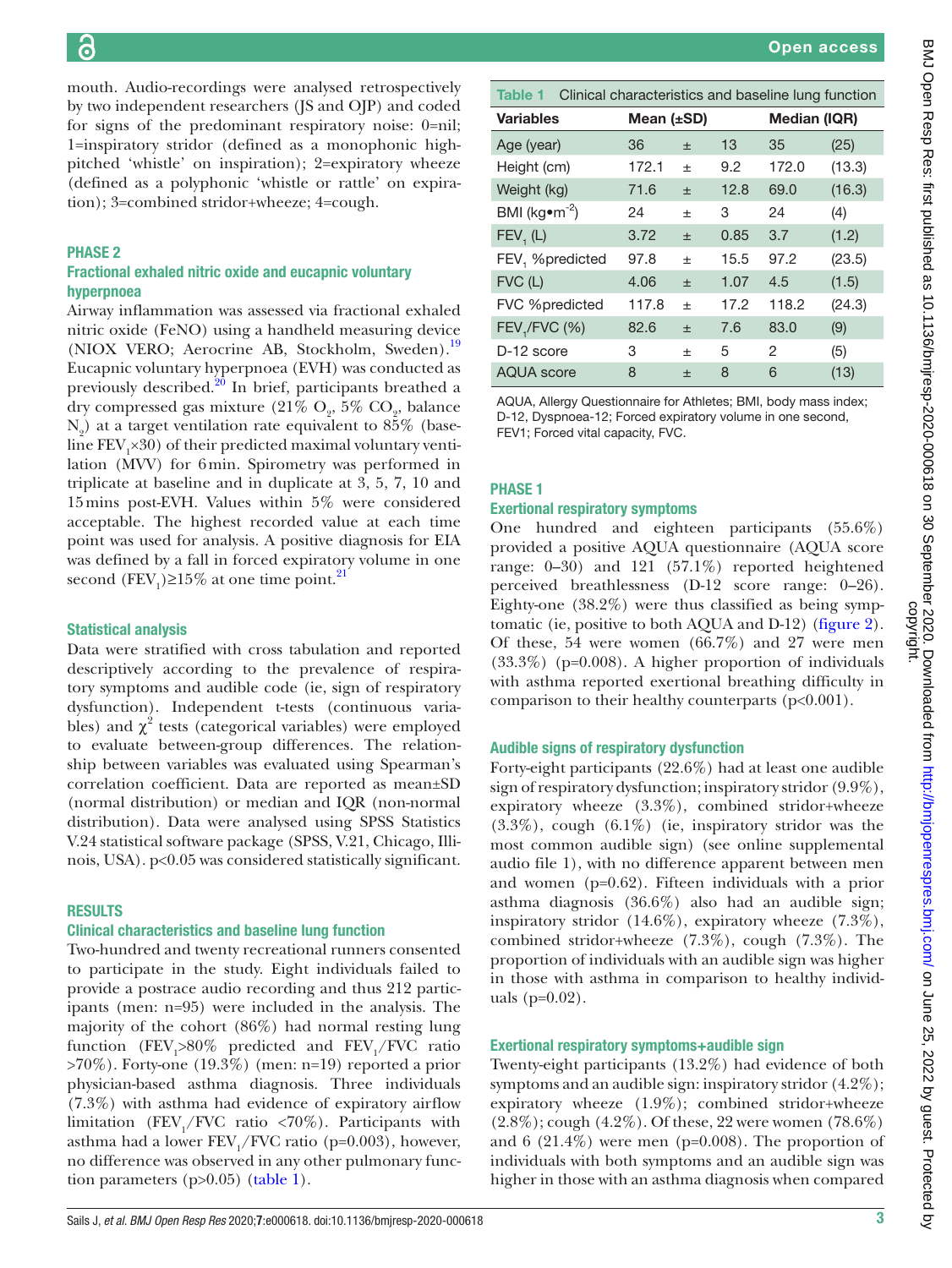

<span id="page-3-0"></span>Figure 2 Prevalence of exertional respiratory symptoms and audible signs of respiratory dysfunction.

with healthy individuals (p=0.002). A weak association was observed between audible signs and symptomatic status  $(r=0.2, p=0.001)$ . Importantly, 20 asymptomatic individuals (9.4%) had an audible sign: inspiratory stridor (5.7%); expiratory wheeze (1.4%); combined stridor+wheeze (0.5%); cough (1.9%)—whereas 33 (15.6%) symptomatic individuals did not present with an audible sign.

#### PHASE 2

#### EIA screening outcome

Ten symptomatic individuals with audible respiratory dysfunction (3 inspiratory stridor, 3 combined stridor+wheeze and 4 cough) agreed to attend a follow-up appointment to complete FeNO and EVH. Of these, three had elevated airway inflammation (ie, FeNO  $\geq$ 25 ppb) but normal baseline lung function. All met the accepted minimal target ventilation for a valid test EVH (ie, minute ventilation ≥60% MVV). Only one individual

(combined stridor+wheeze) had objective evidence of In a large cohort of recreational runners, we found that a substantial proportion of individuals has an audible sign of respiratory dysfunction, during their routine weekly exercise. Importantly, the most frequently detected noise, affecting approximately 1 in 10 individuals, was inspiratory stridor. This challenges the widespread misconception that any exercise-associated 'wheeze' must be arising from EIA and is supported by the finding that the majority of those with a prior physician-based asthma diagnosis actually had evidence of inspiratory stridor. Respiratory noise on exertion is thought to be generated by vibrations within the airway structures in the presence of turbulent airflow or vortices. $22$  In healthy individuals undertaking exercise, both the upper and lower airways dilate mildly to facilitate ventilation and decrease airway resistance.<sup>23–25</sup> The presence of stridor, a monophonic high-pitched sound heard on inspiration, during exercise, indicates narrowing in the extrathoracic airway and most often transient closure of the larynx.<sup>26</sup> In contrast, expiratory wheeze is commonly associated with lower airway narrowing and often detected in conditions characterised by expiratory airflow limitation (ie, intrathoracic airway obstruction). $^{26}$  Despite this, the presence of any 'abnormal' loud or noisy breathing on exertion is most often associated and interpreted as a characteristic feature of  $EIA<sup>27</sup>$  The low prevalence of objectively confirmed airway hyper-responsiveness with bronchial provocation testing, in the subgroup of patients with audible respiratory dysfunction, underlines the poor predictive value of a symptom-based approach to clinical assessment[.3 4](#page-5-2) Likewise, it has been recognised for some time that resting spirometry provides limited predictive value in this setting<sup>[28](#page-5-20)</sup> and thus highlights the importance BMJ Open Resp Res: first published as 10.1136/bmjresp-2020-000618 on 30 September 2020. Downloaded from http://bmjopenrespres.bmj.com/ on June 25, 2022 by guest. Protected by<br>copyright. BMJ Open Resp Res: first published as 10.1136/bmjresp-2020 bor 30 September 2020. Downloaded from <http://bmjopenrespres.bmj.com/> on June 25, 2022 by guest. Protected by

<span id="page-3-1"></span>

| Table 2 | Screening outcome following EVH |                           |                     |            |                      |                 |  |  |
|---------|---------------------------------|---------------------------|---------------------|------------|----------------------|-----------------|--|--|
| Gender  | Age (year)                      | BMI ( $kg \cdot m^{-2}$ ) | Audible sign        | FeNO (ppb) | EVH (% fall in FEV.) | <b>EIA</b>      |  |  |
| M       | 55                              | 24                        | Inspiratory stridor | $37*$      | $-1.6$               | <b>Negative</b> |  |  |
| F       | 50                              | 24                        | Inspiratory stridor | 18         | $-5.3$               | Negative        |  |  |
| F       | 38                              | 25                        | Inspiratory stridor | 18         | $-3.7$               | <b>Negative</b> |  |  |
| F       | 24                              | 22                        | Stridor+wheeze      | $31*$      | $-25.1$ <sup>+</sup> | Positive        |  |  |
| M       | 26                              | 27                        | Stridor+wheeze      | 19         | $-4.2$               | <b>Negative</b> |  |  |
| F       | 21                              | 23                        | Stridor+wheeze      | 17         | $-1.4$               | <b>Negative</b> |  |  |
| F       | 59                              | 24                        | Cough               | 15         | $-5.5$               | <b>Negative</b> |  |  |
| F       | 46                              | 29                        | Cough               | 16         | $-6.0$               | Negative        |  |  |
| M       | 25                              | 28                        | Cough               | 19         | $-8.3$               | <b>Negative</b> |  |  |
| F       | 36                              | 24                        | Cough               | $40*$      | $-0.5$               | Negative        |  |  |

\*FeNO ≥25ppb (intermediate).

†EIA ≥15% fall in FEV<sub>1</sub>.

BMI, body mass index; EIA, exercise-induced asthma; EVH, eucapnic voluntary hyperpnoea; FeNO, fractional exhaled nitric oxide.

EIA (-25% reduction in  $\text{FEV}_1$ ) ([table](#page-3-1) 2).

**DISCUSSION**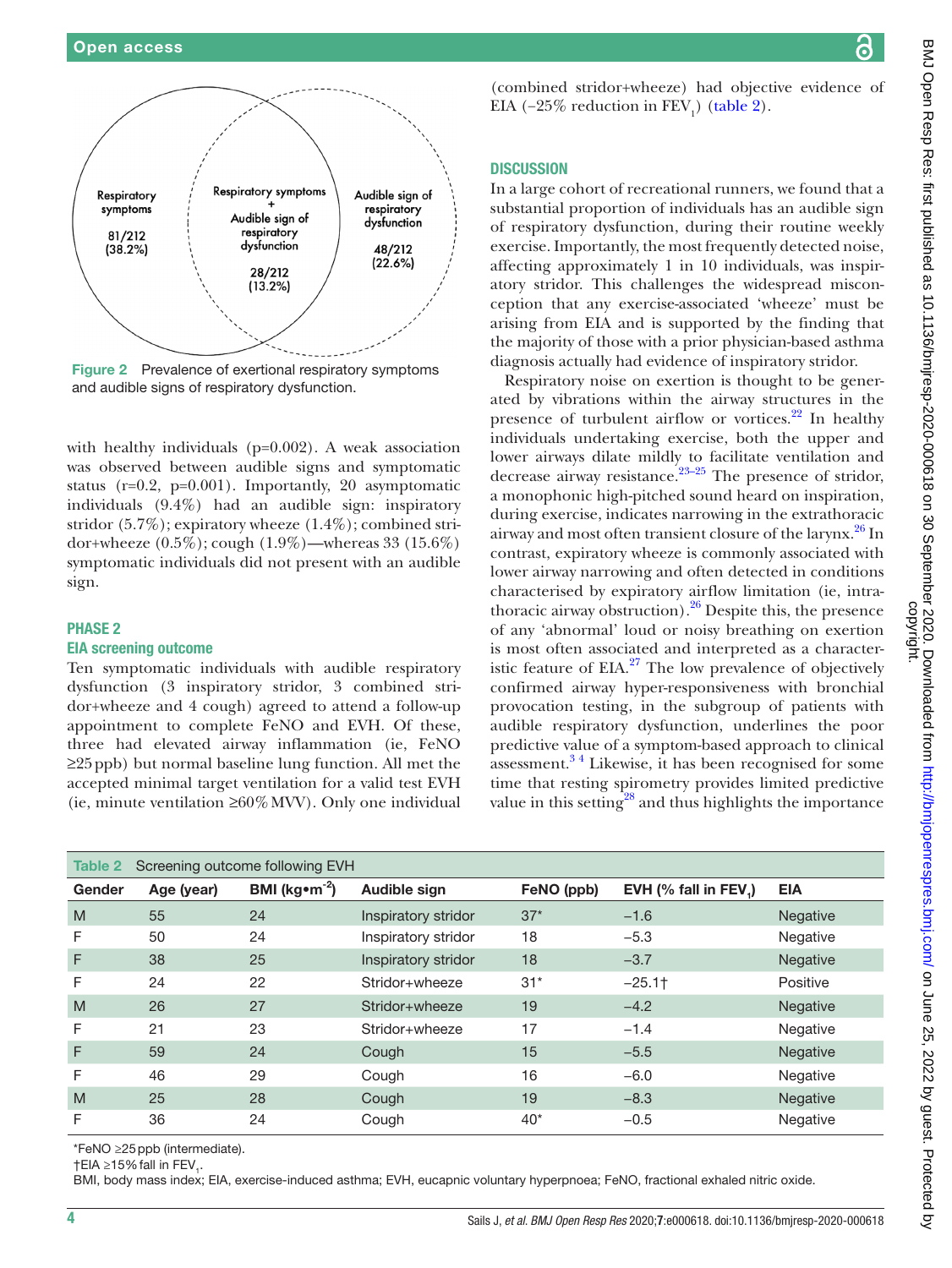and indeed requirement to detect and evaluate exertional respiratory disorders during physical activity. Overall, therefore, our findings challenge the validity of a 'clinic-based approach' and typical view or practice that breathlessness and wheeze on exertion equate to asthma. Our findings also act to demonstrate the potential value of employing modern technologies to conduct fieldbased testing to truly understand the cause of an individual's respiratory symptoms. From a practical perspective, audio recordings may therefore offer value as an adjunctive tool to aid the assessing clinician in an office-based setting to ensure that patients are referred for the most appropriate tests to achieve early accurate diagnosis. It is important to recognise, however, that despite their apparently 'asymptomatic' status, 20 individuals had an audible sign of respiratory dysfunction. We used screening questionnaires to detect symptoms and it may be that direct questioning±consultationmay have provided further clinical insight. It is also plausible that individuals who have experienced exertional breathing difficulty for a sustained period become accustomed and associate the sensation of dyspnoea as a 'normal' or a typical response to vigorous exercise.<sup>[4](#page-5-21)</sup> Indeed, screening studies in athletic cohorts consistently reveal individuals who fail to perceive respiratory symptoms yet report improvements in exercise ventilatory function following intervention.<sup>29</sup> In this respect, audio recordings may also have utility as a low-cost pragmatic first step to widespread screening programmes in sports teams, schools or athletic squads.

The prevalence of respiratory symptoms in the current study was comparable with the previous populationbased research in athletic cohorts. $3031$  Indeed, over half of the study population scored positively on the AQUA questionnaire<sup>15</sup>—with a similar number reporting a heightened D-12 score. Although the development of breathlessness and a degree of respiratory discomfort is considered a physiologically appropriate response to exercise, potentially reflecting heightened ventilatory drive due to increased work of breathing<sup>32</sup>; in some individuals, these sensations are considered excessive or inappropriate and may relate to an underlying abnormality or pathological condition. $33$  We used a combined positive AQUA and D-12 score that resulted in over onethird of the cohort being classified as symptomatic, and similar to previous studies, respiratory symptoms were most frequently reported in women.<sup>[31 34 35](#page-5-26)</sup> Although the underlying physiological mechanism(s) to explain the disparity in symptom perception between genders remains unclear, previous reports suggest that the prevalence of EILO is most common in adolescents and young women.<sup>36</sup> 37 In keeping with this concept, a significantly higher proportion of symptomatic women also had an audible sign of respiratory distress. Other factors that may explain or contribute to gender differences include the fact that women have lower absolute lung volumes impacting expiratory flow limitation, smaller airway diameters, differences in respiratory muscle function and a lower surface area for pulmonary gas exchange

in comparison with men. $38 \frac{39}{2}$  The higher prevalence of symptoms in those with asthma is expected given exercise is one of the most frequently reported symptom triggers and a prominent clinical characteristic of the disease.<sup>4</sup>

#### Methodological considerations and future research

A key limitation of the present study is the lack of validity work demonstrating that inspiratory stridor was caused by EILO. Thus, a logical extension of this study and focus for future research should be to determine the value of our approach to sound recordings in asymptomatic and symptomatic individuals against objective test results (ie, bronchial provocation or CLE testing) to determine diagnostic sensitivity and specificity. It is important to highlight that we were unable to detect a sign of respiratory dysfunction in 33 symptomatic individuals and thus a sound-based approach to detection should not be used to preclude underlying airflow limitation. It is also worth noting that differences in smartphone brand or model may impact audio quality (ie, ability to detect 'abnormal' breathing sounds) and despite attempting to standardise the position of the smartphone, a degree of between-subject variability is inevitable when employing this approach. Irrespective, our findings indicate that it is possible to discern between audible signs of respiratory dysfunction in most cases by using modern smartphone audio recording technology. Indeed, the accessible and user-friendly nature of these devices and current widespread use of social fitness network applications (eg, Strava and MapMyRun, etc) within the general population highlights the potential to implement and use this approach as a simple screening modality. The development of a targeted 'fit for purpose' ambulatory device with increased signal-to-noise ratio to detect, analyse and interpret signs of respiratory dysfunction therefore remains an important avenue for future research.

#### **CONCLUSION**

In summary, a high proportion of individuals engaging in recreational sport develop respiratory symptoms and audible respiratory dysfunction during exercise. The most common audible sign, detected in approximately 1 in 10 individuals, was inspiratory stridor, a characteristic feature of upper airway closure occurring during exercise. Further work is now required to further validate the precision and feasibility of this diagnostic approach in cohorts reporting exertional breathing difficulty.

#### Twitter Oliver J Price [@oliverjprice](https://twitter.com/oliverjprice)

Acknowledgements The authors wish to extend their gratitude to all Parkrun Event Directors who kindly offered assistance to support project delivery.

Contributors OJP, JHH designed the study. JS, HA, LD acquired the data. JS, OJP and ESW interpreted the data. All authors were involved in drafting and critical revision of the manuscript; and final approval of the version to be published. OJP confirms full responsibility for the content of the manuscript, including data and analysis.

Funding The authors have not declared a specific grant for this research from any funding agency in the public, commercial or not-for-profit sectors.